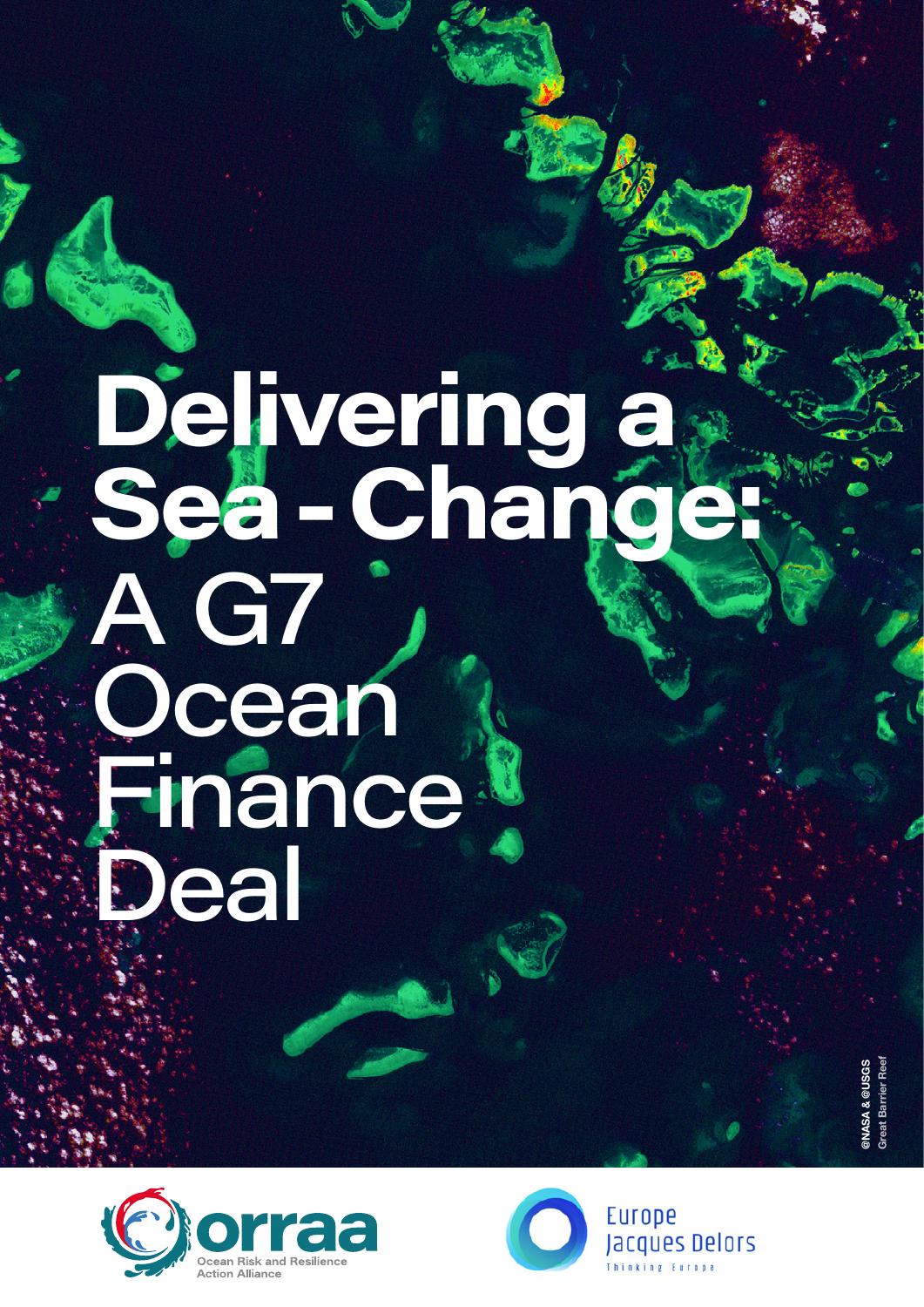**We commit to aligning all financial flows with biodiversity objectives, including identifying, redirecting or eliminating subsidies harmful to biodiversity and call on all countries and financial institutions, in particular Multilateral Development Banks, to do the same. We are committed to mobilizing resources, from all sources, to substantially increase our funding in support of [biodiversity finance by 2025, including](https://www.auswaertiges-amt.de/en/newsroom/news/-/2531266)  increased funding for Nature-based Solutions with strong environmental and social safeguards, and ensure our economic and financial decisionmaking is aligned with sustainability objectives.**

**G7 Germany 2022 Foreign Ministers' Communiqué Section II. a)**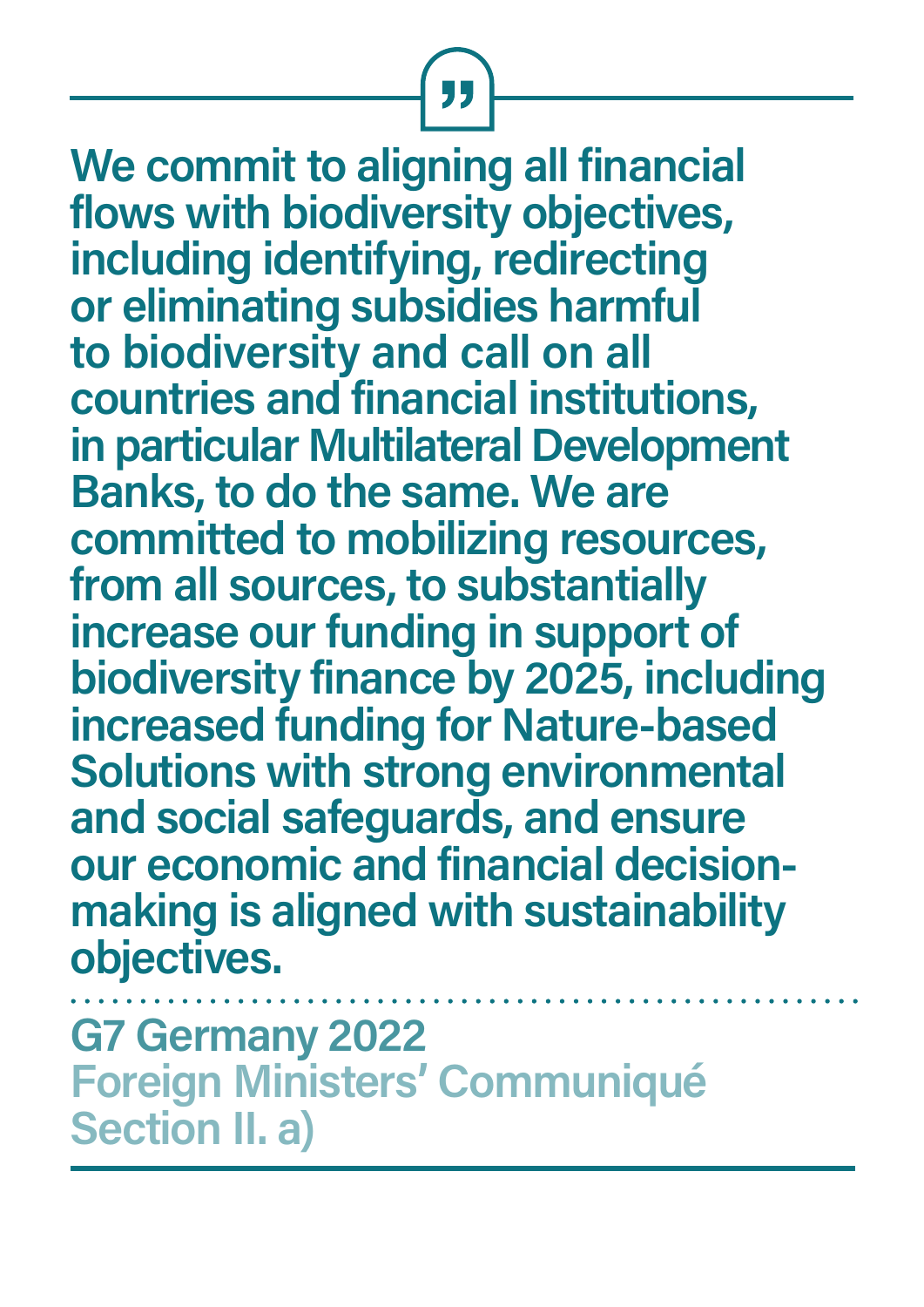- **Claudio de Sanctis** Head of International Private Bank, CEO EMEA, Group Management Committee (GMC) at Deutsche Bank
- Pascal Lamy<br>President, Paris Peace Forum<br>President Institut Jacques Del **Pascal Lamy** President, Paris Peace Forum

**—**

**—**

**—**

**—**

**—**

**—**

- **Enrico Letta**  President, Institut Jacques Delors
- Fresident, Institut Jacques Delois<br> **Seneviéve Pons**<br>
Director General of Europe Jacques De<br>
(Brussels) **Geneviéve Pons**  Director General of Europe Jacques Delors (Brussels) **—**
	- **Jean-François Pons**  Fellow, Europe Jacques Delors (Brussels) and Chair, European Money Market Institute **—**
	- **Markus Müller**  Global Head of Chief Investment Office Private Bank, Deutsche Bank **—**
		- **Karen Sack** Executive Director, Ocean Risk and Resilience Action Alliance
- Finance<sup>x</sup> **Kristian Teleki** Global Director, Ocean Programme, World Resources Institute & Director, Friends of Ocean Action, World Economic Forum
	- **Torsten Thiele** Founder, Global Ocean Trust
	- **Prof. Anya M. Waite** CEO and Scientific Director, Ocean Frontier Institute **—**

#### **Cover image Great Barrier Reef**

The Worlds largest tropical coral reef system. The reef stretches more than 2,000 kilometres (1,240 miles) along the coast of Queensland, Australia. It supports astoundingly complex and diverse communities of marine life and is the largest structure on the planet built by living organisms.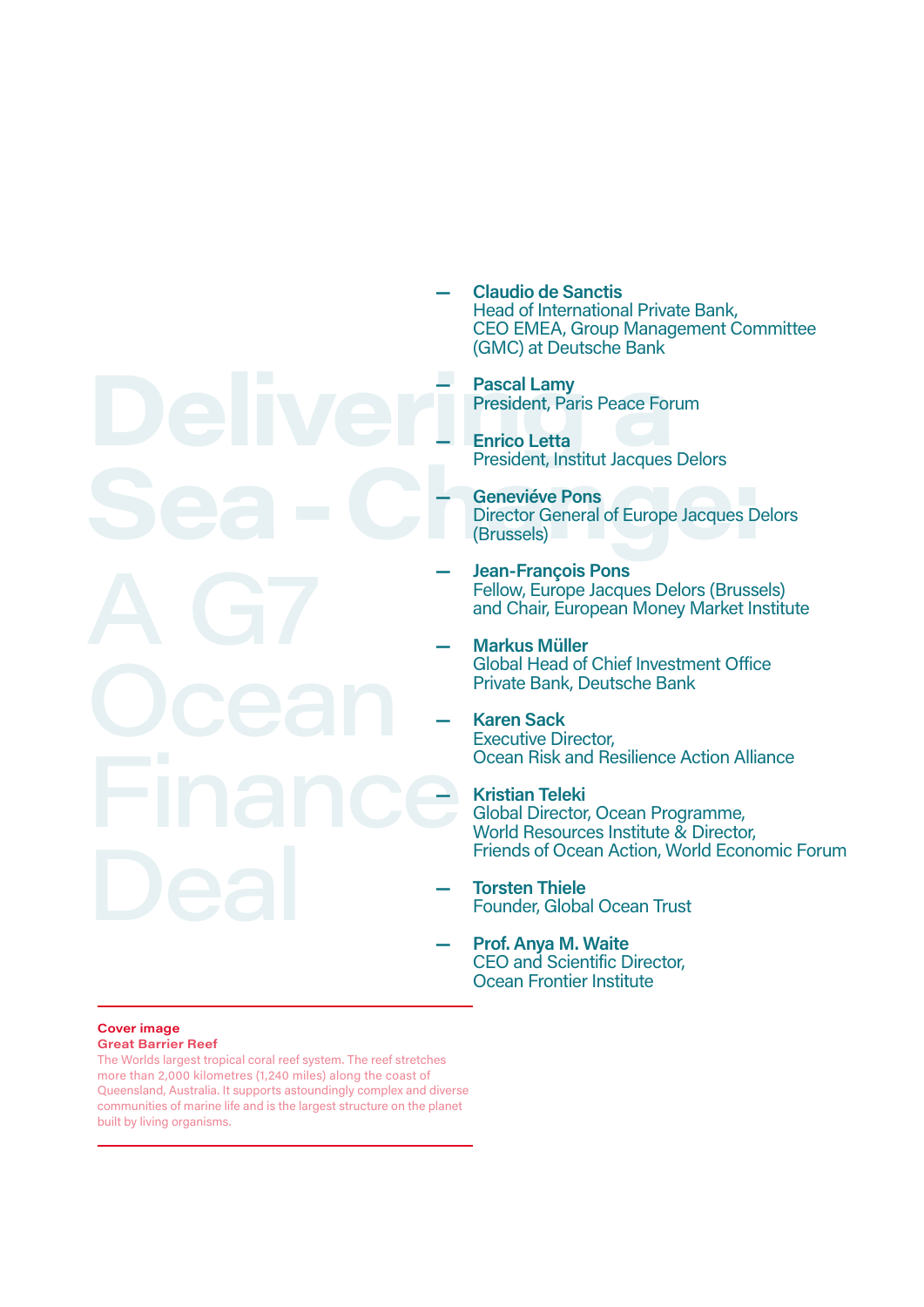Marine biodiversity is exposed to multiple stressors including overexploitation, pollution, and climate change, as described in the recent IPCC reports on the Ocean and Cryosphere in a Changing Climate1 as well as the February Sixth Assessment Report on Impact, Adaptation, and Vulnerability<sup>2</sup>. Several efforts are underway at the United Nations to improve and expand ocean governance, including ongoing negotiations towards a United Nations Agreement on Biodiversity Beyond National Jurisdiction, efforts to put in place a plastics treaty, and at the World Trade Organisation, to end harmful fishing subsidies. Achieving goal 14 of the United Nations Sustainable Development Goals (SDG 14): "Life below Water", will be addressed at the UN Ocean Conference in June 2022, yet less than one per cent of climate finance is currently invested into ocean and coastal natural capital and SDG 14 receives the least funding of any of the Sustainable Development Goals.

The German G7 presidency has proposed a G7 "Ocean Deal" in order to forge ahead with joint initiatives for ocean conservation and against marine pollution3. The recent 'back to blue initiative' report entitled "Marine Chemical Pollution the Invisible Wave"4 outlines the severity of the threats to the marine environment and comes on the heels of new research confirming that the focus on the development of the 'blue economy', or 'blue acceleration' is skewed and inequitable5, and that we are breaching planetary boundaries also by introducing novel entities into the environment, including into the ocean<sup>6</sup>.

**To tackle these challenges and achieve many of the goals they are designed to address, an ocean finance package is a critical element of the G7 Ocean deal. Without it, achieving SDG 14's targets or meeting the challenges being faced by the ocean from a changing climate, will be unattainable.** 

The opportunity to drive a sea-change in investment into ocean and coastal communities and ecosystems is clear. Building the resilience of exposed and climate vulnerable coastal communities, regenerating marine biodiversity and addressing the ocean pollution crises, requires a stepchange in our ambition and focus, shifting the amount of investment from the millions to the billions and trillions. Or we can prepare to bear the untold costs – and risks – of inaction. The guiding principles for what we need to do are clear: to achieve the scale required, we need to integrate ocean and coastal risk and resilience as a core element of climate adaptation finance, invest in outcomes that are nature-positive, and accelerate the achievement of the 1.5ºC target while building ecological resilience, adaptive capacity, and abundance. Finally, we need to deliver the social, economic, and cultural resilience of the billions of people that depend on marine and coastal ecosystems for livelihoods and their way of life.

As was outlined in a recent T7 policy brief7, a G7 Ocean Deal should include provisions for 1) ambitious ocean governance and political change to safeguard ocean health, 2) improving ocean observation, data infrastructure and knowledge sharing, and 3) financing the transition towards more sustainable interactions with the ocean. At the One Ocean Summit in Brest in February 2022, global leaders put forth first commitments to make 2022 a decision year for the ocean and tackle a set of priority areas. This was followed by the US\$16 billion of commitments made at the Our Ocean Conference in Palau in April8. The CBD Post-2020 Global Biodiversity Framework can further integrate the ocean-climatebiodiversity nexus.

This paper suggests that to address the ocean challenges at scale, public and private finance institutions need to be fully engaged to play a critical role in helping to implement effective and sustainable ocean solutions and to put in place the required global ocean finance architecture that today does not exist.

A G7 finance ministers and central bank governors' communique of 5 June 2021 proposes to ensure a "transformative effort to tackle climate change and biodiversity loss". This language now needs to be implemented by G7 Leaders through an enhanced financial commitment and it cannot forget the Ocean – Earth's largest biosphere and carbon sink.

<sup>1.</sup> https://www.ipcc.ch/srocc/

<sup>2.</sup> https://www.ipcc.ch/report/ar6/wg2/

<sup>3.</sup> https://www.bmwi.de/Redaktion/EN/Pressemitteilugen /2022/20220121-climate-action-and-environmental-sustaiabilityfederal-government-publishes-2022-g7-presidency-programme.html

<sup>4.</sup> https://backtoblueinitiative.com/marine-chemical-pollution-theinvisible-wave/

<sup>5.</sup> https://oceanrisk.earth

<sup>6.</sup> Persson, L et al (2022) Outside the Safe Operating Space of the Planetary Boundary for Novel Entities. Environ. Sci. Technol. 56, 1510−1521

<sup>7.</sup> Schoderer M et al. (2022) SAFEGUARDING THE BLUE PLANET – THREE RECOMMENDATIONS TO SUSTAINABLY USE AND GOVERN THE OCEAN AND ITS RESOURCES T7 Task Force Climate and Environment POLICY BRIEF

<sup>8.</sup> https://ourocean2022.pw/commitments/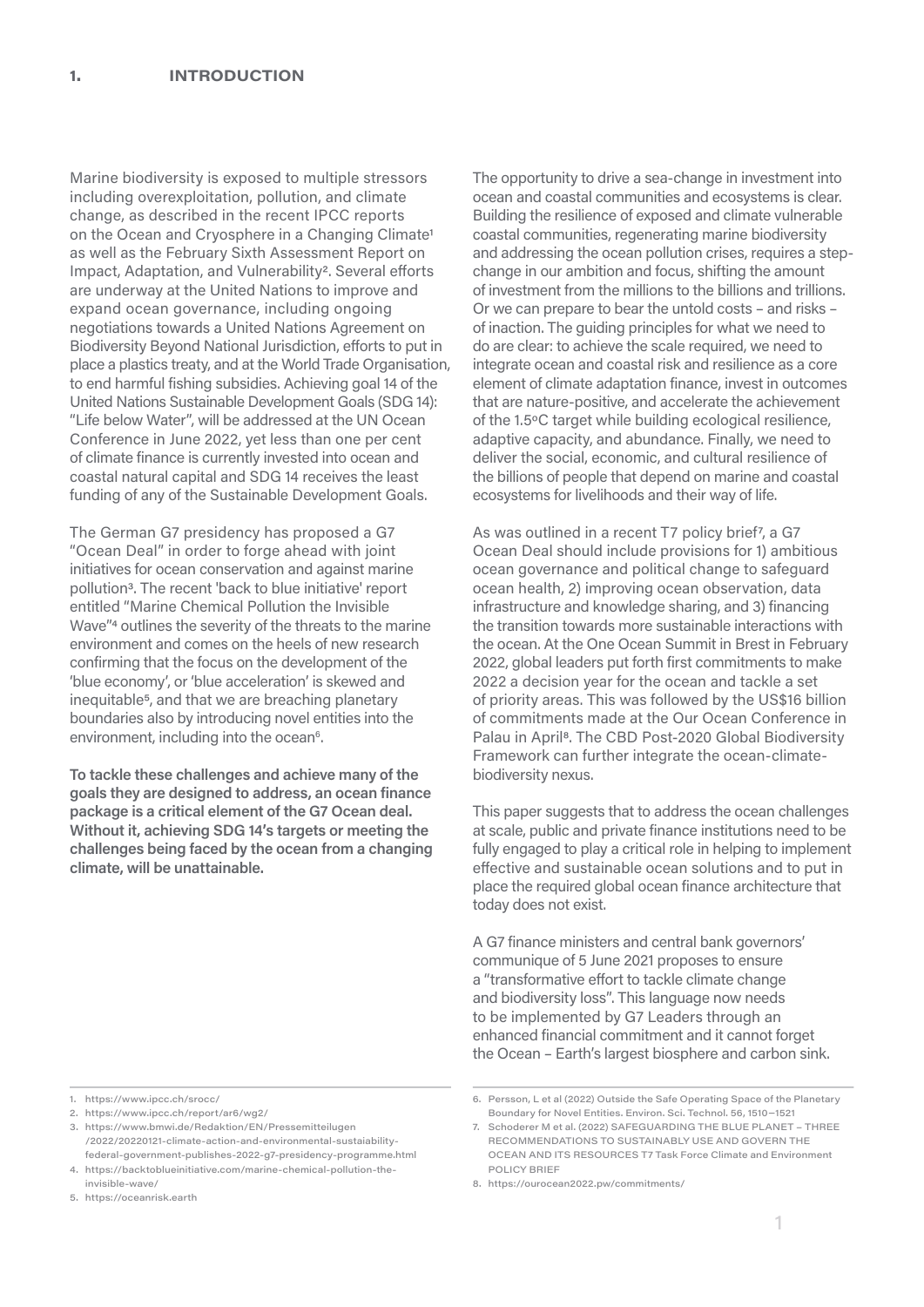**2. MARINE BIODIVERSITY AT THE NEXUS OF CLIMATE MITIGATION: OCEAN RISK AND RESILIENCE** 

The ocean regulates the climate, is a gigantic biodiversity reservoir and absorbs around 30% of the world's total carbon emissions, causing it to warm up and acidify with significant negative impacts on marine life. It has absorbed over 93% of the enhanced heating from global emissions. Without the ocean absorbing heat and CO2, the CO2 content of the atmosphere would have already exceeded 500 ppm by far and temperatures on land would be over 30 degrees Celsius warmer than they already are. Extensive overfishing and destructive fishing, as well as pollution from land-based sources such as plastics and nutrient run-off from agriculture are risk multipliers enhancing the vulnerability and exposure of this critical Earth system to emerging climate change-driven hazards.

Coastal communities in developing countries, Small Island Developing States (SIDS) and other low-lying areas are the most threatened, with women and girls often on the front line of this change.9 Sea level and population density projections indicate that 800 million people will be at risk of coastal flooding and storm surges by 2050, and over 570 low-lying coastal cities will face a sea level rise of at least 0.5 metres. Coastal floods and storm surges currently cost the world between US\$10 billion and US\$40 billion a vear.<sup>10</sup> Floods will cost coastal cities US\$1 trillion a year by 2050, with billions of dollars worth of infrastructure at risk11.

Ocean changes will worsen considerably if global temperatures exceed 1.5°C above pre-industrial levels. Loss of fishery productivity at low latitudes, acidification, dead zones, and other dangerous conditions will be more pronounced. This will affect the livelihoods of the 10-12% of the world's population that depend on fisheries and aquaculture<sup>12</sup> and over 3 billion people worldwide relying on food from the ocean as a significant source of animal protein.13

The Summary for Policymakers of the IPCC's Sixth Assessment Report<sup>14</sup> recognizes the interdependence of climate, ecosystems and biodiversity, and human societies. It highlights adaptation solutions which are effective, feasible, and conform to principles of justice, and it states that enhanced mobilization of and access to financial resources are essential for implementation.

The report makes clear that the ocean has bought us time. However, the ocean remains critically underobserved and accounted for, making the climate future uncertain. Now it is up to us to invest wisely into ocean observation, protection, and resilience, including through 100% sustainable ocean plans.15

Coastal ecosystems, such as coral reefs, salt marshes and mangroves, are critical natural assets that can reduce disaster impacts. Mangrove forests provide more than US\$80 billion per year in avoided losses from coastal flooding and protect more than 15 million people. Coral reefs can reduce coastal flooding and erosion by dissipating as much as 97% per cent of wave energy, and the annual expected damages from storms by more than US\$4 billion.16

**The world must transition to a more resilient investment model that protects marine life, secures the future well-being of coastal communities, reduces the risk of falling portfolio values and stranded assets, and achieves sustainable and long-term returns for those prepared to invest in the ocean's natural assets.** 

11. Global Commission on Adaptation. Adapt now: A Global Call for Leadership on Climate Resilience.

<sup>9.</sup> C40 Cities. Staying Afloat: The Urban Response to Sea Level Rise.

<sup>10.</sup> Association of British Insurance. Financial Risk of Climate Change.

<sup>12.</sup> Food and Agriculture Organization of the United Nations (FAO). The State of World Fisheries and Aquaculture 2014.

<sup>13.</sup> Potts, J., Wilkings, A., Lynch, M., & McFatridge, S.

State of Sustainability Initiatives. Standards and the Blue Economy. 14. https://report.ipcc.ch/ar6wg2/pdf/IPCC\_AR6\_WGII\_ SummaryForPolicymakers.pdf

<sup>15.</sup> https://oceanpanel.org

<sup>16.</sup> https://www.weforum.org/agenda/2020/11/solutions-to-climate-changein-the-ocean/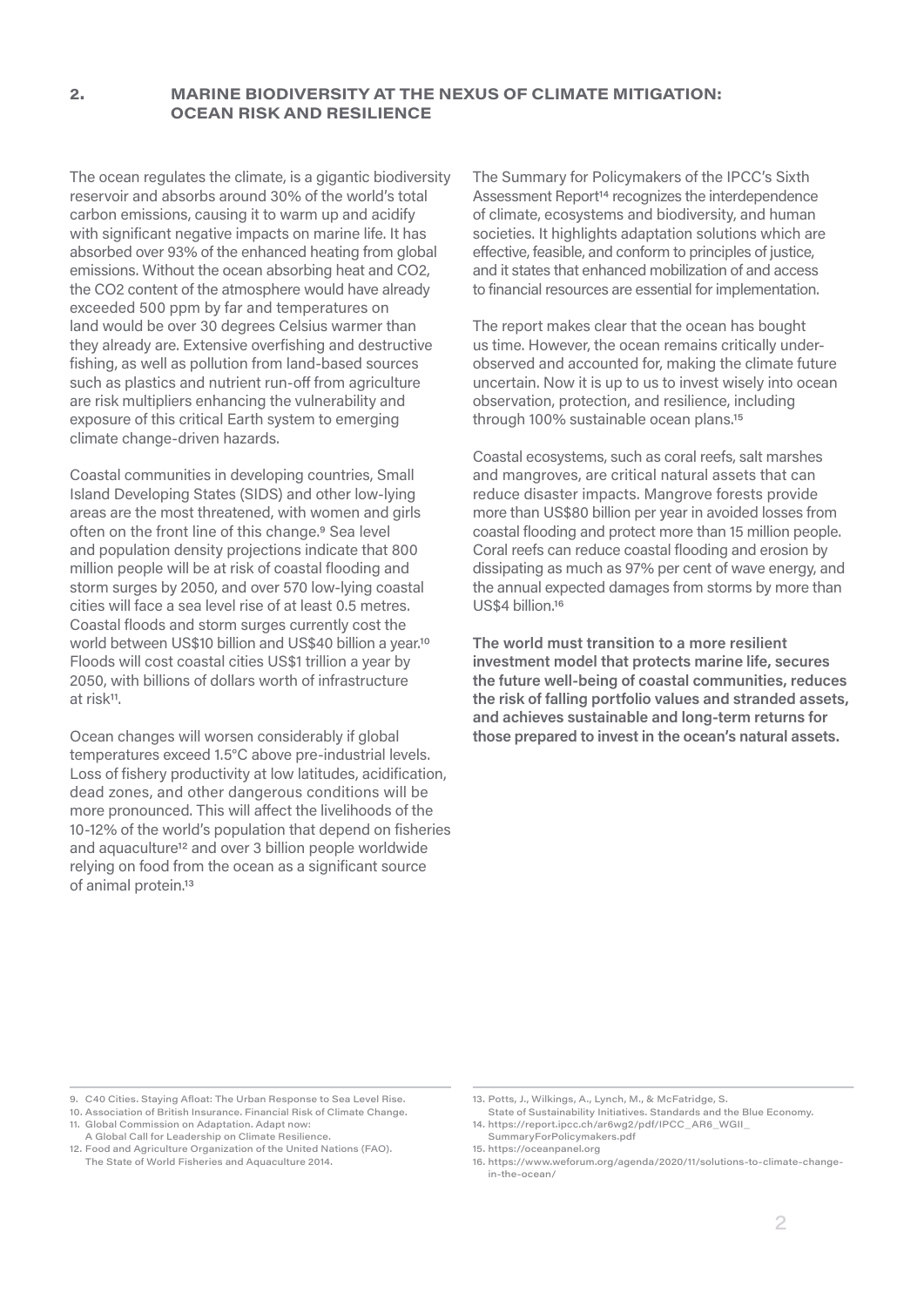Blue natural capital, ranges from the wealth contained in the corals, mangroves, and seagrasses of coastal ecosystems to the incredible, and oftentimes yet-to-be discovered life in the deep-sea. These highly diverse and productive habitats are at serious risk, putting entire economies in peril. Their protection, through nature-based solutions can deliver multiple benefits to people and nature.

Major ocean tipping points, such as changes in ocean circulation as a result of melting ice and slowing of the Gulf Stream, will have system-wide effects, including to the oceanic micro-biome and to phytoplankton, key to carbon cycling and thus climate regulation. Eutrophication caused by run-off, pollution and deoxygenation contribute to the creation of marine dead zones, undermining fish stocks, ocean, and human health today and limiting the options for a sustainable future blue bioeconomy.

The Dasgupta Report<sup>17</sup> identified natural capital as a critical asset and contains recommendations that focus on transparency in production chains, accurate measurement of the direct and indirect costs of degradation, and increased funding to protect and restore biodiversity.

Building resilient coastal natural infrastructure requires funding from a combination of sources, including private investors, governments, philanthropic funders, and development finance providers. Yet perceptions of risks, underdeveloped finance vehicles and the lack of a pipeline of products have restricted significant investment. Investments to protect blue natural capital and to build resilience in vulnerable communities are small - despite the interconnectedness between a stable climate, a biodiversity-rich and healthy Ocean, and a resilient future.

Only 3-8% of climate finance is finding its way into nature18, and by 2030, the total biodiversity financing gap could reach US\$600-800billion per annum.19 The financing gap is even more pronounced for the Ocean. Less than US\$13billion has been invested in sustainable projects, with minimal private sector financing.20 In order to build resilience and enable adaptation, it is vital to attract greater private investment, including through the expansion of insurance coverage and the development of blended finance tools. This requires also that public finance kick-starts the investment opportunity. Private capital is available if resilience investments can generate acceptable risk-adjusted returns. However, current barriers to private investment in natural capital include a lack of understanding of how investing in natural capital can provide a timely and productive return; a limited pipeline of risk-adjusted investable projects to attract financing; insufficient data and modelling capabilities for investors to quantify ocean-derived risk and inadequate enabling policies to shift investment away from unsustainable infrastructure.

**There is a clear opportunity to break down these barriers. Now is the time to create the investmentfriendly structures and financial products that bring together public and private capital to protect the Ocean and build resilience in coastal communities and blue nature.**

<sup>17.</sup> The Economics of Biodiversity: The Dasgupta Review", February 2021

<sup>18.</sup> Almond, A., Nature4Climate. What's Ahead for Nature-based Solutions? 19. Deutz, A., et al. . 2020. Financing Nature: Closing the global biodiversity financing gap.

<sup>20.</sup>Sumaila, U.R., et al. 2020. Ocean Finance: Financing the Transition to a Sustainable Ocean Economy. WRI: Washington, DC.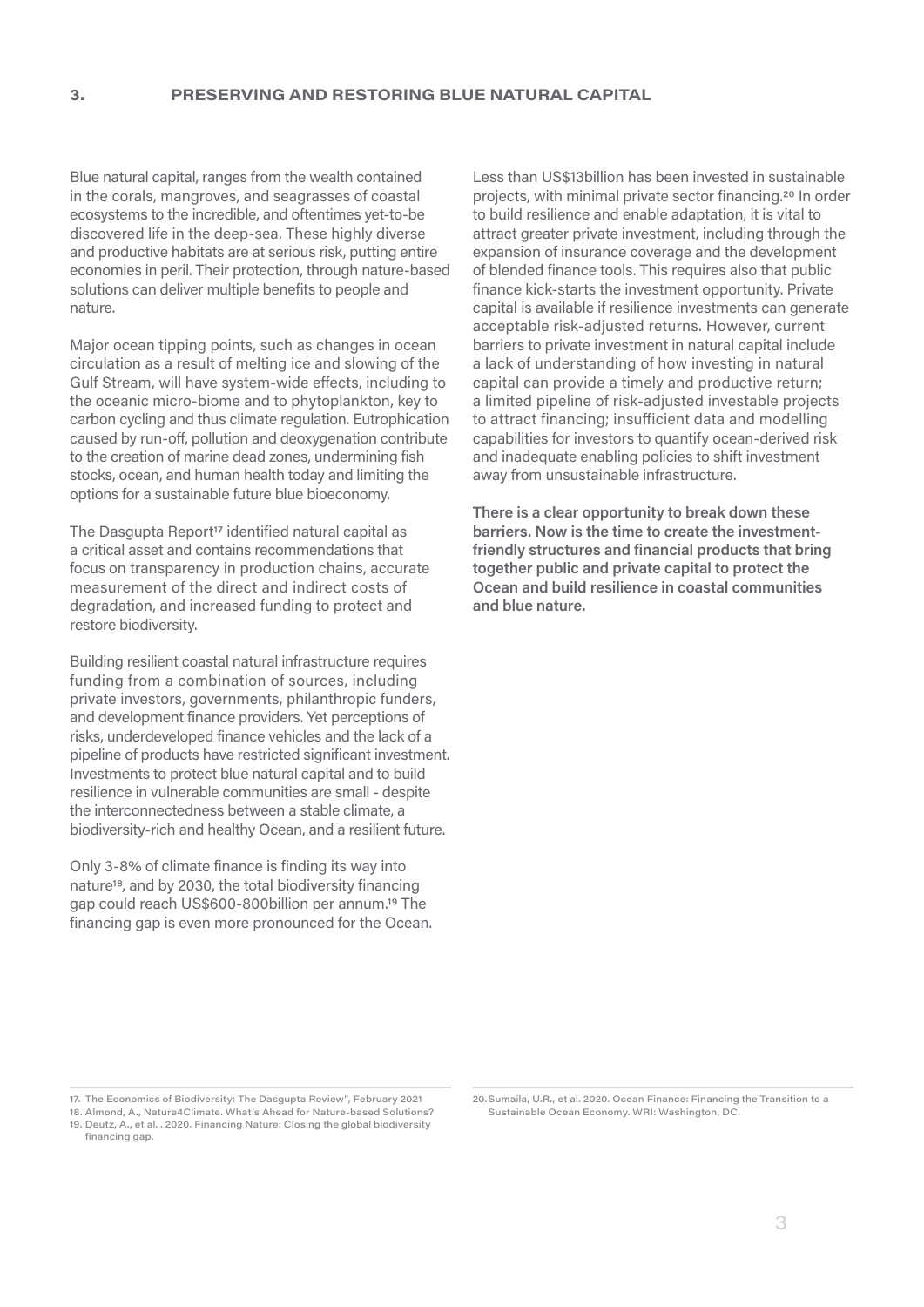# **4. THE OPPORTUNITY FOR BLUE FINANCE AND A SUSTAINABLE OCEAN ECONOMY**

Ocean finance can and must play a vital role in supporting the sustainable development of the ocean economy by directing investments to activities, policies and actions that minimize ocean risks and maximize social equity and environmental sustainability.<sup>21</sup> Yet to date, financing for sustainable ocean action is limited, dispersed<sup>22</sup> and dwarfed by historic funding of unsustainable ocean activities<sup>23</sup>, including overfishing. According to the Insurance Development Forum, about 70% of natural catastrophe losses worldwide are uninsured leaving, in particular, poor coastal communities in the Global South to fend for themselves in the case of disaster.

The funding of projects and activities to conserve and restore marine areas is complex. The sea is a public good, so the involvement of public authorities is a necessary component. Blue finance must be linked to a dynamic as well as sustainable and equitable blue economy. The conservation and restoration of coastal and marine nature must also generate sustainable livelihoods to compensate for the inevitable job losses linked to stopping overfishing, polluting activities, and the exploitation of the seabed. Opportunities for job creation include areas like waste management and recycling, efficient and less destructive resource exploitation (e.g.: algae farming or one-by-one fishing techniques), green/blue infrastructure projects rehabilitating coastal wetlands, establishing, and properly implementing marine protected areas, installing off-shore wind and tidal energy, green shipping, and responsible tourism.

To guarantee the environmental, social, and financial security of such complex projects, it is critical to build private-public partnerships that also involve NGOs and scientists. Finally, there is a need to finance small and highly localised projects which may not be viewed as bankable by the traditional private financial sector; but that clustered together, for instance by a public development bank, would make access to private funding easier. Risk reduction products could also be pooled for the same reason.

As last year's T20 policy brief<sup>24</sup> put it: the ocean is the Earth's largest productive asset for which there is no adequate accounting, with the need to deliver the restoration of marine ecosystems and ecosystem services requiring integrated approaches to valuation, which can draw on the System of Environmental-Economic Accounting – Ecosystem Accounting, adopted by the UN Statistical Commission. Furthermore, to attract large-scale investments, it is critical to find ways to de-risk ocean-based sustainable projects and activities.

We propose four critical points for building out a G7 ocean finance plan.

<sup>21.</sup> Sumaila, UR et al (2021) Financing a sustainable ocean economy. Nature Comms

<sup>22.</sup>Vierros, M., Balgos, M. et al. (2021) Assessing Progress on Ocean and Climate Action: A Report of the Roadmap to Oceans and Climate Action (ROCA) Initiative.

<sup>23.</sup>Laffoley et al. 2021, The forgotten ocean: Why COP26 must call for vastly greater ambition and urgency to address ocean change. Aquatic Conservation: Marine and Freshwater Ecosystems.

<sup>24.</sup> De Noon et al (2021) Fixing Financial, Economic and Governance Structures to Save Forests and the Ocean and Enhance Their Contributions to Climate Change Solutions. T20 Policy Brief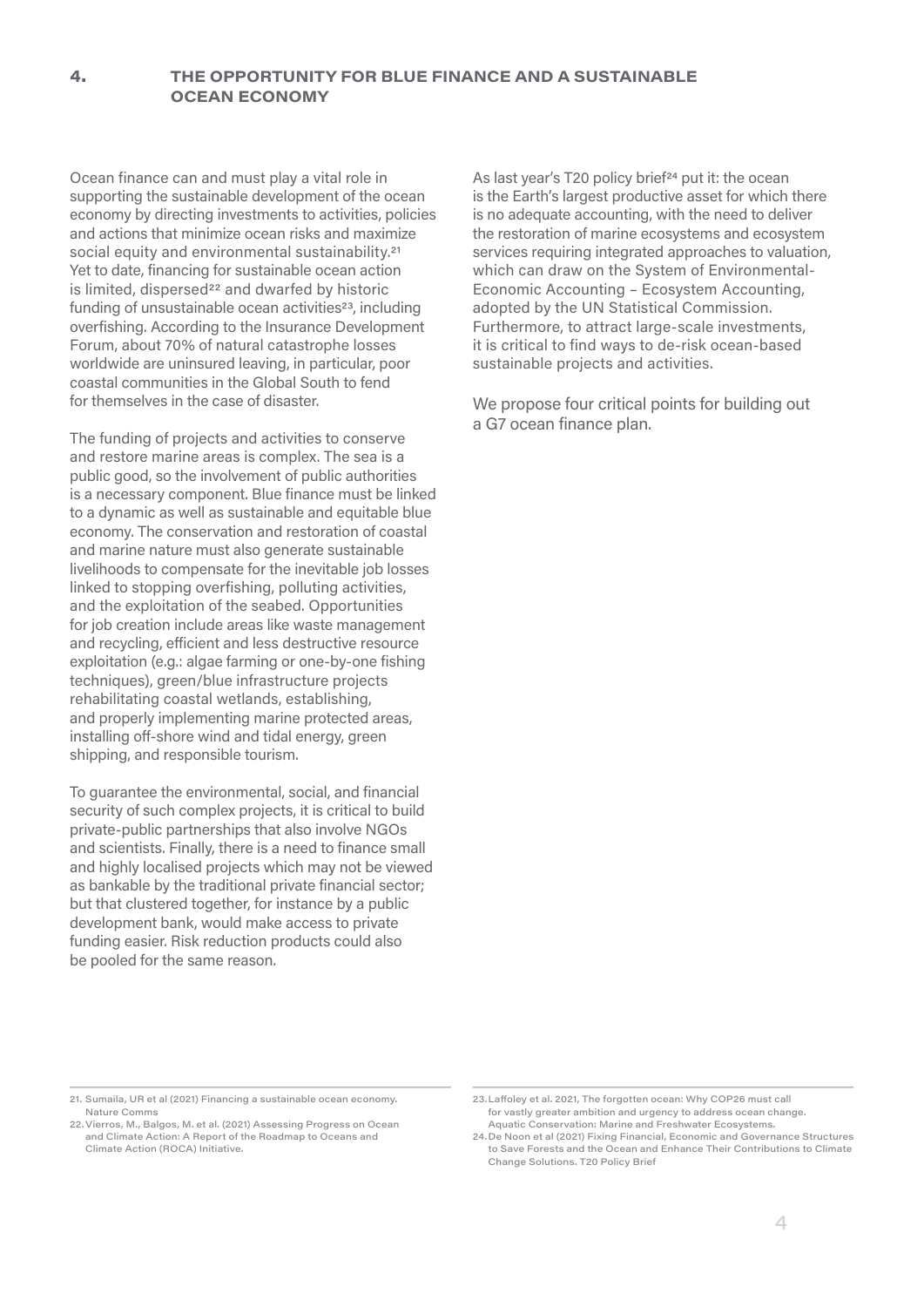# **5.1 Reporting, disclosure, and Exclusion**

The financial sector is increasingly applying ESG (Environmental, Social and Governance) objectives to help address the biodiversity crisis and protect nature. Improved reporting and disclosure, helped by emerging taxonomies can support decision-making all the way from review to potential limitations or even exclusions of activities (such as offshore oil and gas production and seabed mining) that are not aligned with sustainability.25 Voluntary and mandatory climate disclosures, commitments and impact reporting will need to be integrated into and implemented throughout the financial system, across all private finance sectors.26

The development of the Taskforce on Nature-related Financial Disclosures (TNFD) is very positive, and a step forward, as is the growing number of public and private sector commitments to achieve net zero. Protection and restoration of Nature-based solutions must play an important role in this and needs the required focus. The full integration of the Ocean, the largest and most complex ecosystem on the planet, must constitute an integral element of the disclosure framework being developed.27

G7 central banks are rightly focusing on assessing the financial stability risks posed by climate change and on the development of key scenarios. The language of risks and potential tipping points can help to bring the interactions between nature and the financial system to the fore and overcome the short-term bias of financial markets. Physical risks to ecosystems and projects are enhanced by transition and liability risk for industries that, when impacts are fully considered, will no longer be able to operate with social licence. Financiers need appropriate screening tools for nature risks, full due diligence along supply chains and adequate disclosure based on a comprehensive taxonomy that reflects impact metrics.

We need to apply agreed guardrails and safeguards that ensure the sustainable use and protection of marine and coastal resources progressively, consistently, and globally, and include environmental and social considerations, as the work of the Platform on Sustainable Finance of the EU taxonomy have shown.28 We also recommend the integration of oceanrelated metrics into the outcomes of the TNFD and the alignment of TNFD to the Taskforce on Climaterelated financial disclosure. This requires support for the development of globally agreed national and international ocean-related metrics and subsequently the alignment and the integration of these into the outcomes of TNFD.

# **5.2 Principles and Standards for a Sustainable Ocean Economy**

Common standards and agreed principles and impact frameworks that are aligned to the ambition of the International Sustainability Standards Board (ISSB) will be key to facilitate investment in the ocean space. An example of these is the Sustainable Blue Economy Financing Principles hosted by the United Nations Environment Programme's Finance Initiative (UNEP-FI). 29 In addition, we need agreed quality standards and verification processes for sustainable "blue" products, from loans to bonds to credits.

The newly mandated Ocean and Climate Change Dialogue, to be held annually under the UNFCCC's SBSTA, can serve as a tool to close the knowledge gaps and boost ocean-climate action. It should explore options to further increase public funding and private investment for ocean-based climate action, including by developing innovative tools, approaches, and partnerships. It should also help to improve access to finance for the most vulnerable communities, including Small Island Developing States and coastal Least Developed Countries.30

<sup>25.</sup>CP Novethic (2021) "Une centaine de fonds durables appliquent des exclusions liées à la biodiversité

<sup>26.</sup>Pons, J-F (2022) BIODIVERSITY: A NEW CHALLENGE FOR SUSTAINABLE FINANCE

<sup>27.</sup> https://tnfd.global/publication/nature-related-risk-beta-framework-v01/

<sup>28.</sup>https://ec.europa.eu/info/sites/default/files/business\_economy\_euro banking\_and\_finance/documents/220330-sustainable-finance-platform -finance-report-remaining-environmental-objectives-taxonomy\_en.pdf

<sup>29.</sup>https://www.unepfi.org/blue-finance/the-principles/ 30 CONTRIBUTION TO THE 2022 OCEAN AND CLIMATE CHANGE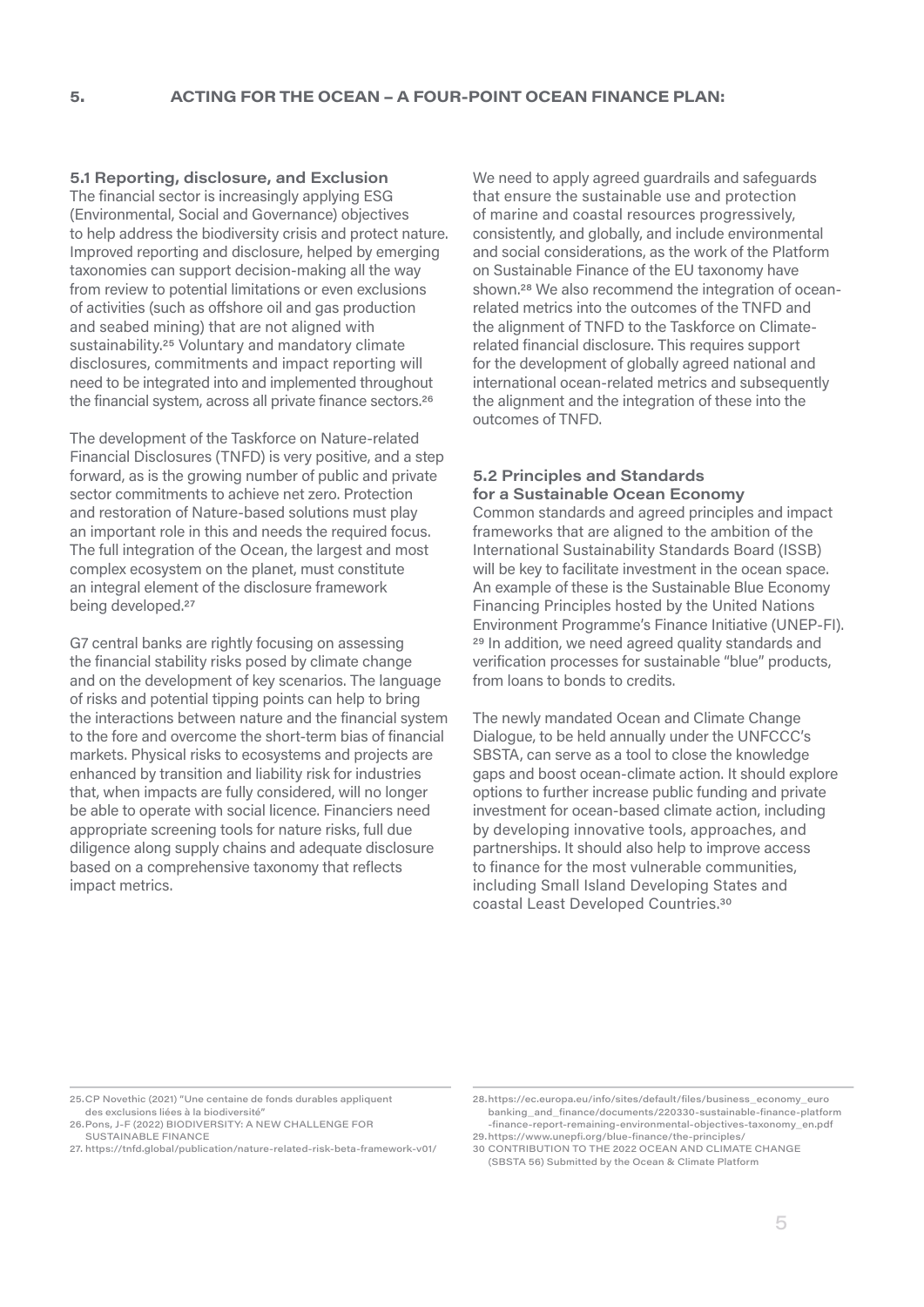### **5.3 Cooperation, Engagement, and Public-Private Partnerships**

Governments will need to take policy and regulatory leadership and help to facilitate private sector engagement into projects to better manage carbon in the seascape, both through direct support and blended finance, through risk reduction concepts.31 In addition, the Global Ocean Observing System (GOOS) can broker expert consultation with nations, harnessing the focus, skills, and intent of the international ocean observation community.32

Development Banks such as the World Bank and the Asian Development Bank have recently launched blue finance initiatives but these need to be integrated with efforts such as the UN Decade for Ocean Science for Sustainable Development 33 to develop a broader global ocean finance architecture that supports a rapid transition and provides entry points for ocean technology, innovation for sustainability and, for significant investments into the protection of blue natural capital within and beyond national borders.

## **5.4. Financing a Sea-Change**

Beyond increased commitments to relevant projects and institutions, such as the Adaptation Fund and the Green Climate Fund, express allocations should be set for ocean solutions for multilateral development banks as well as for private sector asset managers. Governments need to encourage innovative finance mechanisms, such as blue bonds as well as new publicprivate partnership approaches such as those being developed and working on through the Ocean Risk and Resilience Action Alliance, and particularly its Sea Change Impact Finance Facility.34

Increased investment funding in a sustainable blue economy is necessary to protect and restore the ocean. Investments are needed in early-stage, nature-positive and ocean-science-based opportunities, in profitable and job-creation activities respectful of biodiversity, as well as through large-scale investment into coastal blue infrastructure that is zero-carbon, resilient, equitable, biodiversity positive and implements nature-based solutions. The scale and urgency of the challenges posed by ocean-derived risks calls for a transformative and global response based on publicprivate partnerships locally and globally. The G7 Nature Compact 2030<sup>35</sup> commits to increased finance contributions for nature-based solutions through to 2025. The transition to a sustainable blue economy requires a concerted finance approach with increased public and private funding (as well as the contribution of public development banks and NGOs).

31. Surminski, S et al (2021) A new path on climate change, oceans and financial risks, in: A new policy paradigm. LSE

32.https://www.g7fsoi.org/g7-fsoi-and-goos/

34. https://www.oceanriskalliance.org

35."G7 2030 Nature Compact," Cornwall https://www.consilium.europa.eu/ me- dia/50363/g7-2030-nature-compact-pdf- 120kb-4-pages-1.pdf

<sup>33.</sup>Claudet et al. (2020) One Earth 2, 380–384